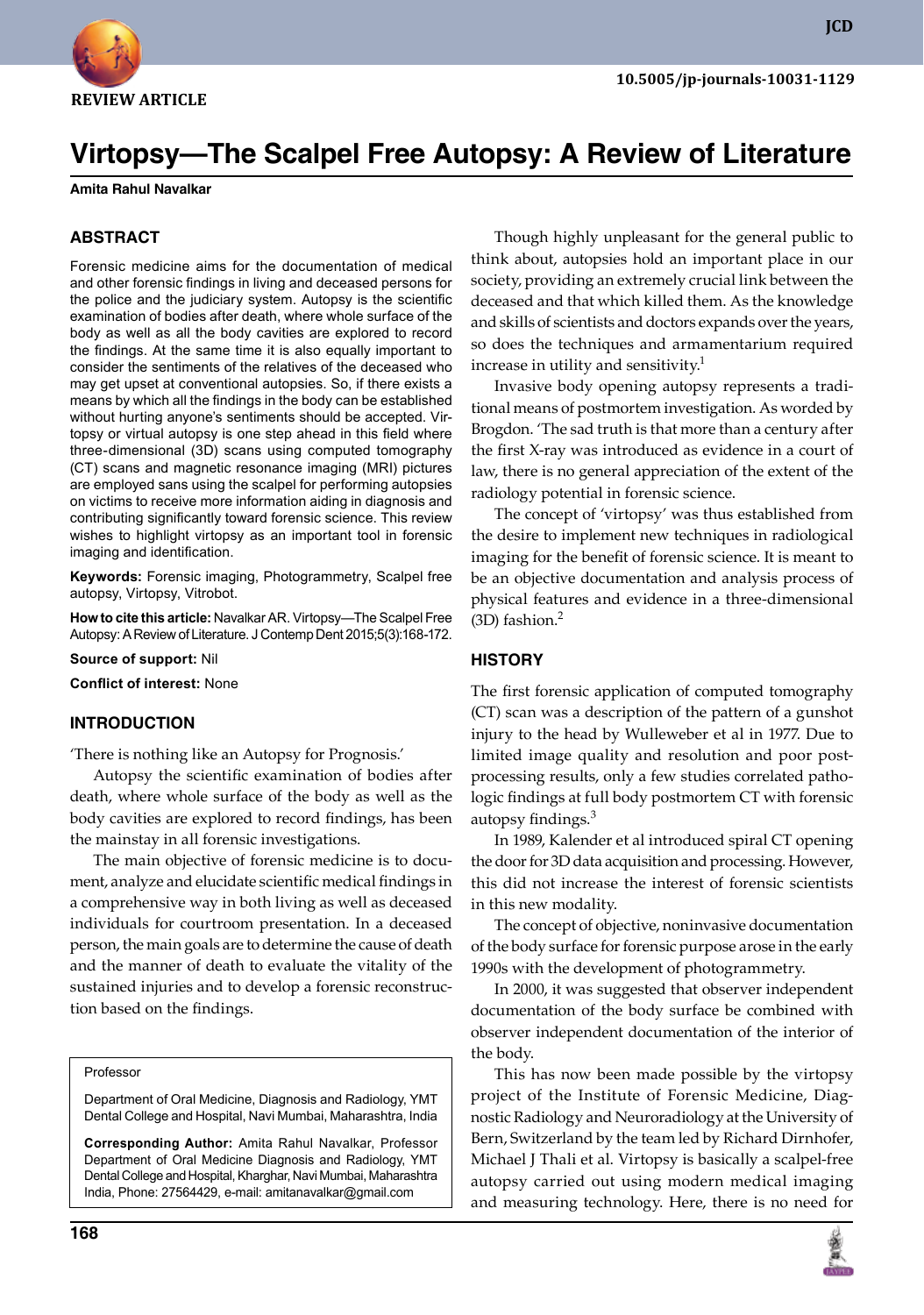physical dissection of the body. Different imaging techniques provide a complete 3D view of the inside as well as the outside of the body. According to Michael Thali, by performing a traditional autopsy the 3D geometry of the body gets destroyed. Using the cross-sectional imaging techniques, the same findings and much more can be demonstrated in a noninvasive way.<sup>4</sup>

## **Definition**

Whenever a photograph is taken, it gives a two dimensional display where only the length and breadth of the wound are displayed. However, the depth cannot be ascertained in this two-dimensional (2D) representation. Hence to understand this view, a 3D view is necessary.

 What began as localizing the placement of the tip of a knife in a wound to the aorta using CT has become a near future tool for more effective and detailed forensic examination of corpses.

 Virtopsy is a portmanteau of virtual and autopsy. The term virtopsy was created from the terms 'Virtual' derived from the Latin word 'virtus', which means 'useful', 'efficient and good'. The term autopsy is a combination of the classical Greek term, 'autos', meaning 'self' and 'Opsomei', meaning 'I see'. Thus autopsy means 'To see with one's own eyes'. This neologism created by Richard Dirnhofer, a Swedish Forensic Pathologist describes the innovative combining of power of the virtual world in the form of graphics and the usefulness of researchers and forensic science of the autopsy into a powerful technique to help investigators determine the circumstances surrounding an individual's death.<sup>5</sup>

 It is a promising tool that complements the information and discoveries of investigators, doctors and forensic pathologist when used in combination with traditional autopsies.

## **Virtopsy process**

The first step in performing a virtopsy is to prepare the body for imaging (Fig. 1). This was done previously by placing small disks along the surface of the body so that the surface scanner could align the surface scans with the interior scans. The disks created single points which were converted to a single cohesive image by the computer.<sup>6</sup>

 Vitrobot, places the markers on the surface of the corpse. This makes the results of the Virtopsy more accurate and standardized. The markers are used by the computer processors to calibrate the surface scan of the corpse and match it to the later internal imaging process (Fig. 2).

 After the markers are placed the vitrobot takes a 3D color model to the body. This scan uses stereoscopic cameras to capture the color image and a projector to cast a mesh pattern on the body. Once the image is created the picture can be manipulated on a computer screen so that the investigators can turn it and identify the tattoos. Vitrobot places tripods and cameras at various points around the body. The robot then glides over the body creating a 3D image. This process requires about 10 seconds.<sup>7</sup>

 After the surface scan the body is brought to the CT and magnetic resonance imaging (MRI) labs double wrapped in blue bags through which x-rays can pass and then laid on the CT, MRI table. The bag remains closed while the body is scanned to protect the privacy of the deceased, to maintain cleanliness in the room. A CT scan done produces 25000 images in 20 seconds, each one a slice through the body. Then an MRI is done.

 Using coronary artery desease (CAD) style programs and ultra powerful graphic sensors the data is analyzed. Within 19 minutes data representing thin X-ray slices of the body are reconstructed by the computer into detailed images of bone and tissue. Different tissues, bodily substances and foreign objects absorb the X-ray scanners to varying amounts. These different absorption levels are rendered in a 3D visualization of different colors and opacities-air pockets are blue, soft tissues are beige, blood vessels are red and bone is white.



**Fig. 1:** Vitrobot



**Fig. 2:** Vitrobot scanning

*Journal of Contemporary Dentistry, September-December 2015;5(3):168-172* **169**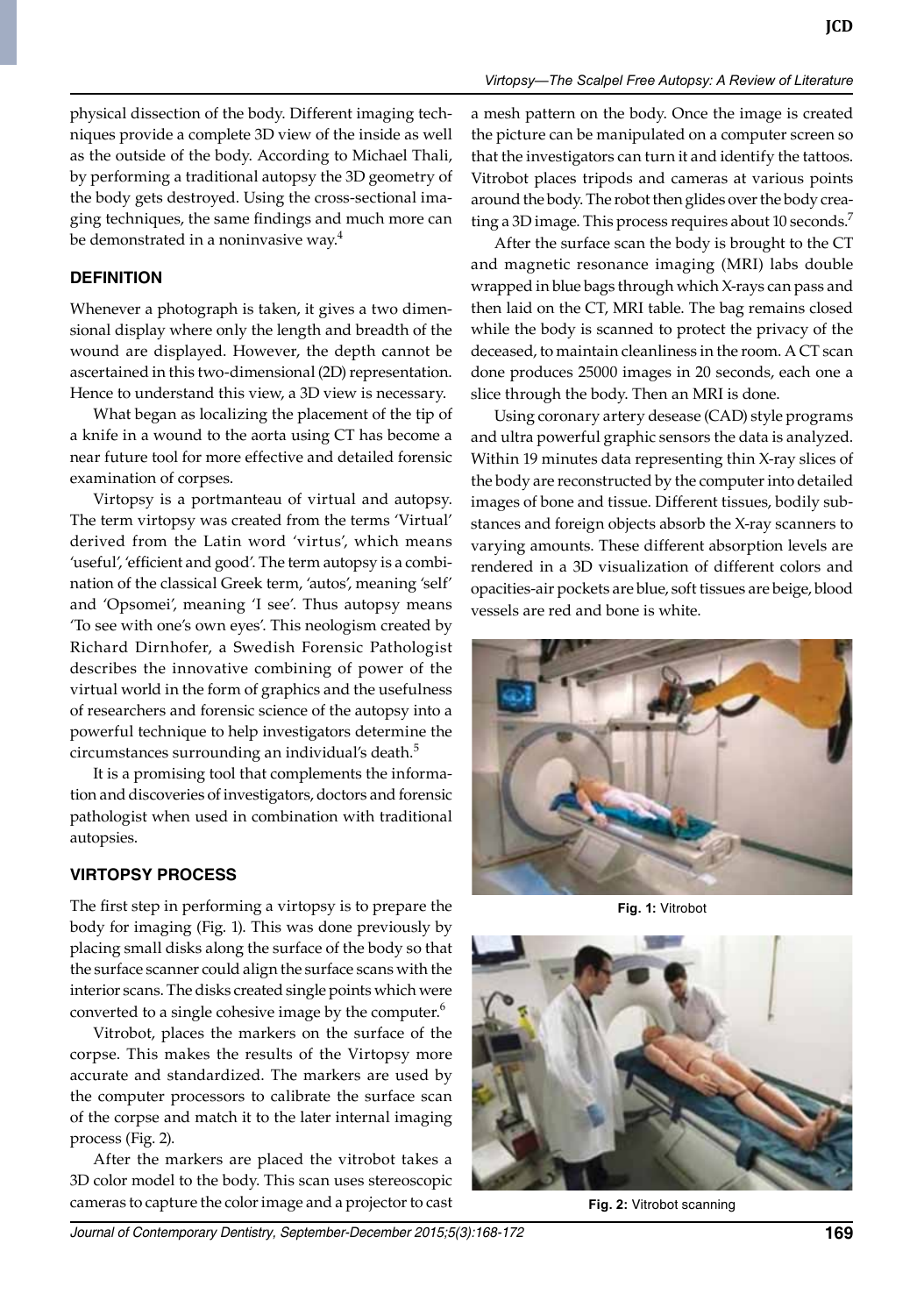#### *Amita Rahul Navalkar*

The pathologist can peel through layers of virtual skin using a computer mouse. Also the patterns and images can be manipulated up and down and turned to various angles. The vitrobot can also perform needle biopsies if body samples are required. All data scanners is then loaded and stored onto compact data disks.

 Dr Anders Persson, Director of the Linköping University centre for medical imaging science and visualization, Sweden has created 'The Virtopsy Table'. This is a virtual autopsy table. A large touch sensitive liquid-crystaldisplay (LCD) screen represents the operating table displaying the image of the body. At the swipe of a finger, layers of skin and muscle are dissected. Also zooming in and out of the organs for their assessment and slicing through tissue using a virtual knife are possible (Figs 3 and 4).

# **Applications**

The role of forensic science is three fold, it assesses:

- *Cause of death:* The reasons or events that begins the process resulting in death (Fig. 8).
- *Manner of death: Fashion or circumstance that results* in death whether due to natural or unnatural causes, such as homicide, suicide or accident.
- *Mechanism of death: Functional, physiologic or struc*tural change that makes independent life no longer possible after a lethal event has occurred.

According to Thali, Dirnhofer, Vock (2009), virtopsy can determine manner of death whereas cause of death and mechanism of death are potential possibilities.

 It thus can be used for,

- Vitality of sustained injuries: Vital reactions elucidate the sequence of injury and death in forensic pathologic evidence. The question of whether an injury was sustained before or after death is an important forensic matter, and the answer is provided for by forensic findings that occur with intact circulation, respiration, metabolism or consciousness. These are termed as vital reactions (Fig. 5).
- **Forensic Reconstruction:** 
	- – Impact direction.
	- Entrance and exit wounds (Fig. 6)
	- – Determination of automobile driver or airplane pilot.
	- – Medicolegal issues.
	- – Specific forensic findings, such as burnt corpses and putrified corpses.
	- Bite mark registration and analysis (Fig. 7).
- Application of minimally invasive technique to enable collection of imaging guided biopsy technique for collection of tissue samples and also urine, bile,

blood for toxicology or deoxyribonucleic acid (DNA) analysis.

- Application of microradiologic technique to analyze electrical injury patterns on human skin or to document specific ophthalmologic findings that might indicate 'shaken baby syndrome' when circumstances elude explanation.
- Morphologic fingerprints



**Fig. 3:** Virtopsy table



**Fig. 4:** Interactive virtopsy table



**Fig. 5:** Accident injury

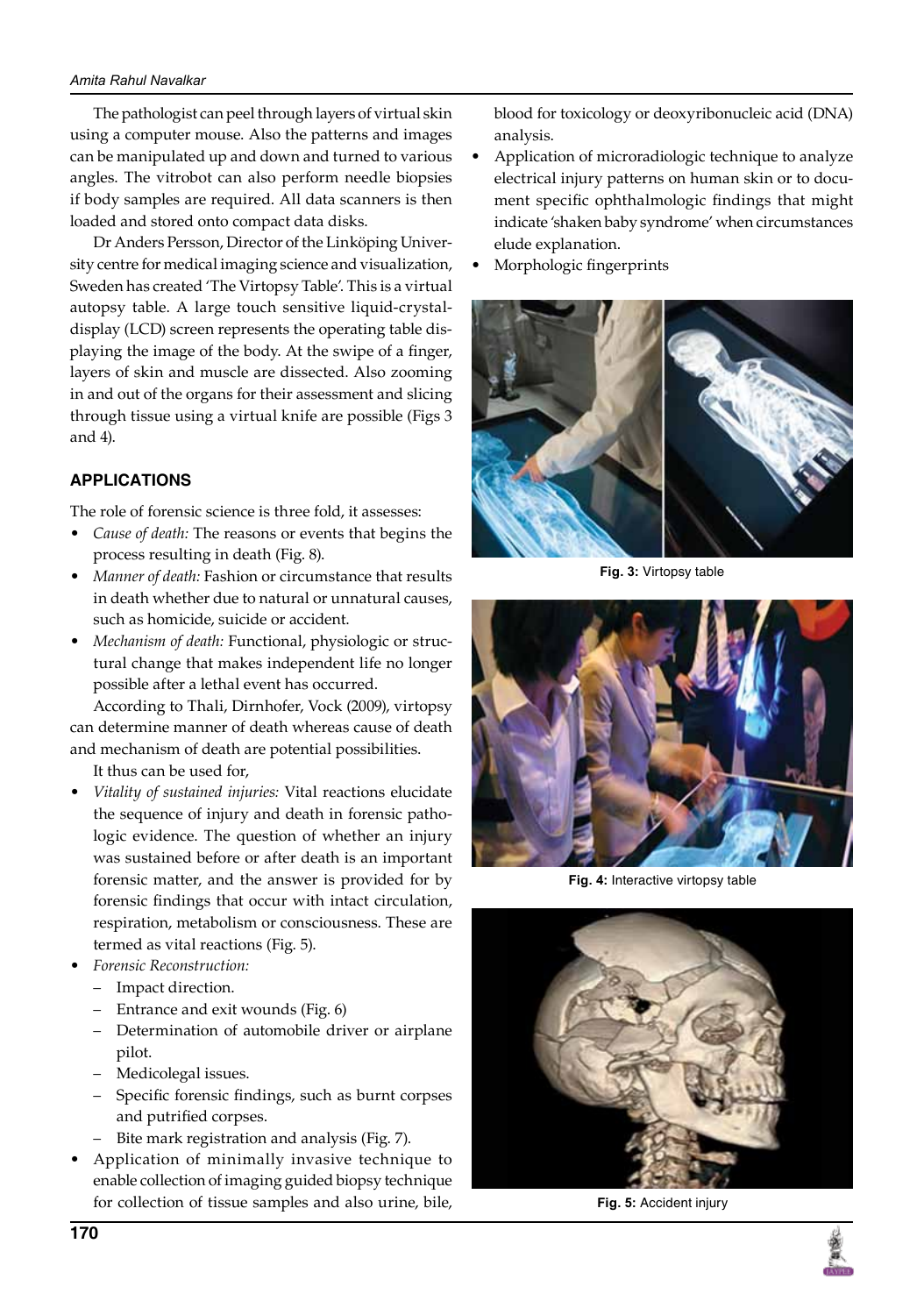

**Fig. 6:** Path of bullet entry and exit wound

- Real data based 3D forensic reconstruction of incidents.
- Forensic assessment of living persons.
- To assess the injury sustained to various organs resulting in the cause of death (Fig. 8).

# **Advantages**

- It is most effective in study of wounds including matching of the probable weapon. In case of a Bullet injury, with a virtopsy the entry wound, tract of the bullet in the body as well as the exit wound can be assessed. Thus extensive dissection to trace the path of the bullet is avoided.
- No scalpel, hence no hazard of infection acquired by the mortuary staff as well as the concerned doctors as the procedures is bloodless.

## *Virtopsy—The Scalpel Free Autopsy: A Review of Literature*

- Body is not subjected to an incision. Hence for religious reasons the procedure is well accepted by the relatives of the deceased.
- The whole architecture of the body is preserved, so, if the body is subjected to a second autopsy, the mutilation of the body can be avoided
- The body can be viewed in layers from different angles for collection of evidence completely
- The 3D, non-subjective information that is stored can be easily presented to the court. If necessary the data can be sent via CD or email to another forensic pathologist for a second opinion. It can be stored for future reference in the years to come if required.<sup>6</sup>
- • It offers promise to many medical centers equipped with CT and MRI machines but lacking forensic pathologists.
- It promises to ease the burden of determining identity and cause of death of large number of victims following natural disasters, such as earthquakes and tsunamis.
- It helps to pinpoint the chain of events after a bomb blast or a terrorist attack.

## **Disadvantages**

- Small tissue injury may be missed.
- All pathological conditions may not be possible to diagnose.
- $\bullet$  Cannot tell the color of organs especially when inflammation is suspected.



**Fig. 7:** Bite mark registration and analysis